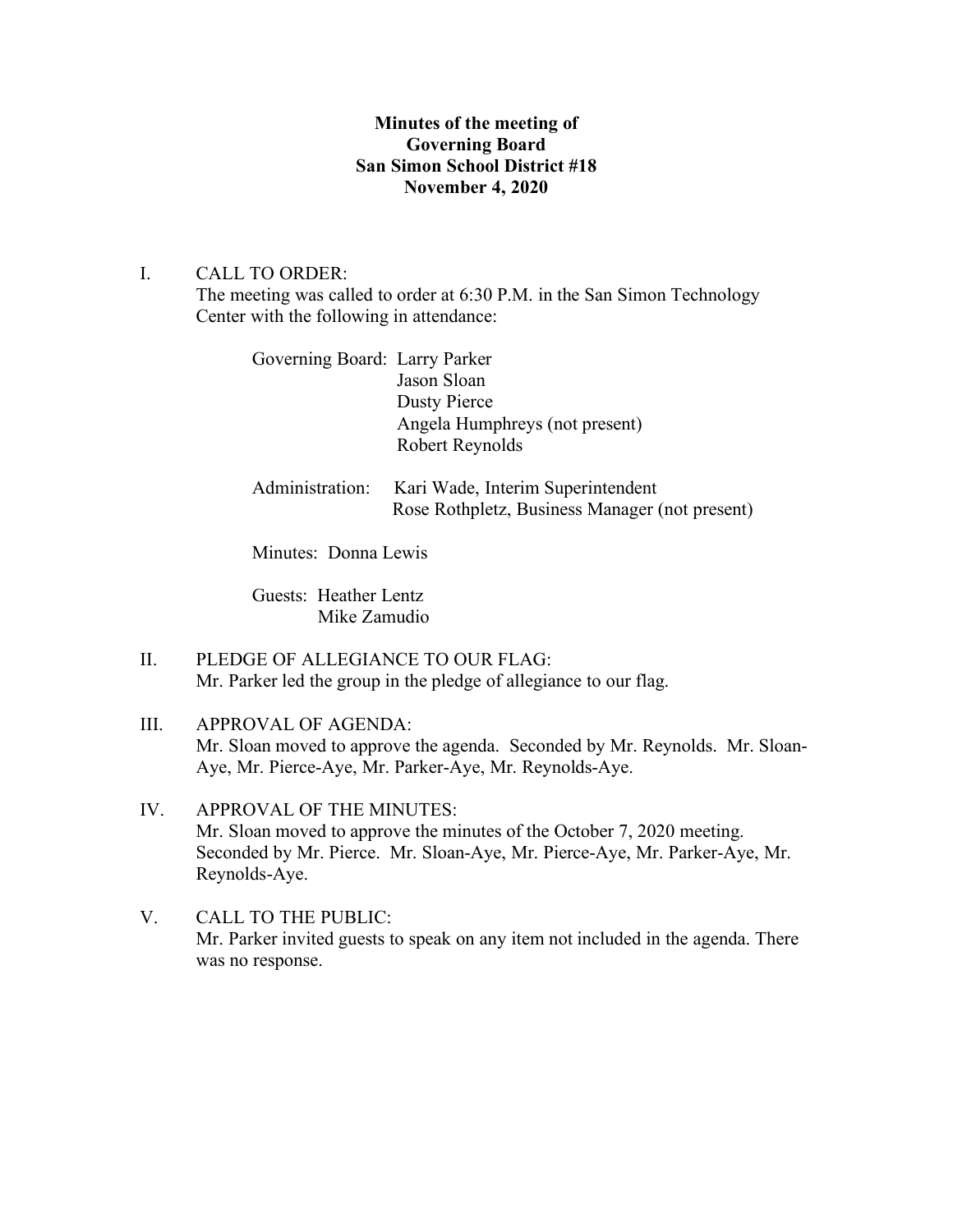## VI. REPORTS:

- 6a. Mrs. Wade reported the K-6 teachers are looking at the new reading samples to adopt a new series. Our current attendance rate is 95%. The high school volleyball team's record is 8-2. The junior high volleyball girls' team has won 2 games. The state volleyball tournament will be held  $11/13 \& 11/14$ . The fall carnival was held earlier this evening. It went well. The Veterans Day program will be on 11/10 beginning at 10:00 AM. The FFA will be serving a carry out dinner to the Veterans. The CARES Act application was approved and we are purchasing a new suburban with the funds.
- 6b. Mrs. Wade gave the Business Manager's report on behalf of Mrs. Rothpletz. Student Activities deposits: Freshman- Jerky Sales, \$272.00, FFA- Chile & Hay \$2,190.00, Juniors- Concession stand and candy bar sales \$880.00, NHS- Amazon Raffle \$362.00, Sophomores- T-shirt sales \$390. Their order was placed yesterday and was approximately \$2,0000.00. The FFA received a \$150.00 donation for turkeys.
- 6c. Mr. Zamudio reported the Cochise County Fair went well. The sale prices for animals doubled this year. They have heifers at the farm they will show in December at the AZ National Livestock Show. Approximately 10-11 kids will participate in the project. The Rodeo Farm is coming along. He goes to check is once or twice a week. They are on the third cut of hay. The house is being remodeled and a 60 x 20 building will be going up. A new F250 truck was delivered & 2 tractors. He also received a \$75,000.00 check to purchase a van for FFA use only to transport students to the farm. The money will also be used to purchase chemicals & other supplies needed for the farm. They have already sold approximately \$12,000.00 worth of hay.
- VII. CONSENT AGENDA:
	- 7a. Mr. Sloan moved to approve vouchers & claims. Seconded by Mr. Reynolds. Mr. Sloan-Aye, Mr. Pierce-Aye, Mr. Parker-Aye, Mr. Reynolds-Aye.

## VIII. EXECUTIVE SESSION:

Mr. Sloan moved to go into executive session at 6:44 PM to perform the annual Superintendent evaluation and discuss employment of Brenda Fierro and Manuela Calderon.